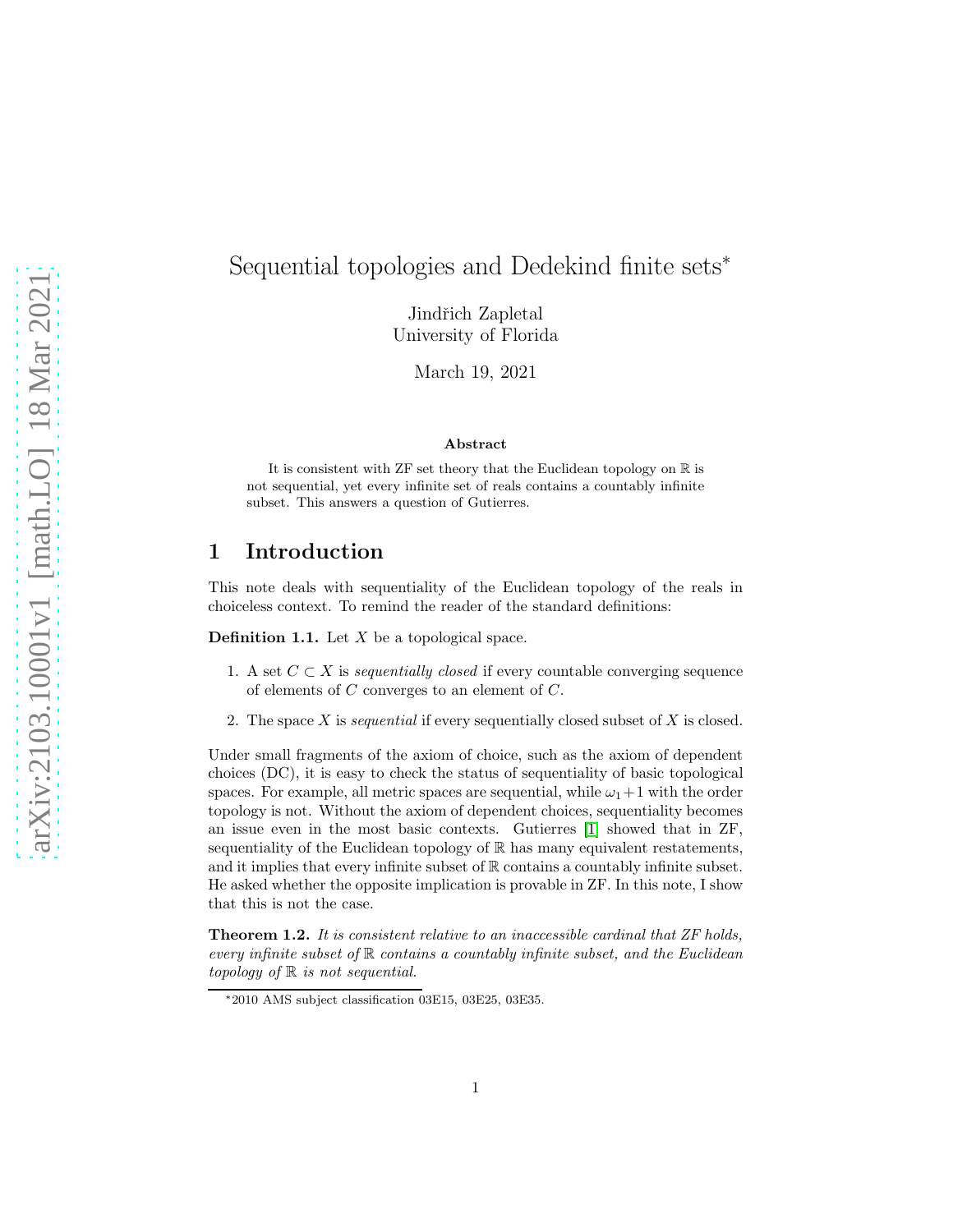In the interests of brevity, the theorem understates the understanding of its associated model somewhat. In particular, in it every infinite set contains a countably infinite subset, and no uncountable Polish space is sequential. The inaccessible cardinal assumption is used only to make the construction fit under the umbrella of geometric set theory [\[3\]](#page-4-1); I do not know if it is necessary. It is also unclear if it is possible to distinguish between sequentiality of various uncountable Polish spaces; one rather egregious example is  $\mathbb R$  and  $\mathbb R^2$ .

The paper uses standard set theoretic notation as in [\[2\]](#page-4-2); in matters of geometric set theory it follows [\[3\]](#page-4-1).

## 2 Proof of the main theorem

The model for Theorem [1.2](#page-0-0) is a forcing extension of the classical choiceless Solovay model by a certain Suslin poset which is designed in a straightforward way to add a witness for the failure of sequentiality of R.

**Definition 2.1.** The poset P consists of all pairs  $p = \langle a_p, b_p \rangle$  where  $a_p \subset [0, 1]$ is a nowhere dense closed set and  $b_p \subset [0, 1]$  is a countable set disjoint from  $a_p$ . The ordering is defined by  $q \leq p$  if  $a_p \subset a_q$  and  $b_p \subset b_q$ . The P-name  $\dot{A}$  is defined as the union of all first coordinates of conditions in the generic filter.

I make a couple of simple initial observations. First, conditions  $p, q \in P$  are compatible if and only if  $a_p \cap b_q = 0$  and  $a_q \cap b_p = 0$ . In such a case, there is a largest common lower bound of p, q, namely the condition  $\langle a_p \cup a_q, b_p \cup b_q \rangle$ . It follows immediately that the poset P is Suslin. Since any point not in  $b_p$  can be added to  $a_p$  and any point not in  $a_p$  can be added to  $b_p$  obtaining a condition stronger than p, it also follows that P forces the set  $A \subset [0, 1]$  to be dense with dense complement; in particular,  $\dot{A}$  is forced not to be closed.

The partial order  $P$  is fairly useless in ZFC context. However, I will show that if  $W$  is a choiceless Solovay model, then the  $P$ -extension of  $W$  is a model for the theory required by Theorem [1.2.](#page-0-0) In order to do that, an analysis of its balanced virtual conditions as in [\[3\]](#page-4-1) is necessary. This analysis takes place in ZFC. For every nowhere dense closed set  $a \subset [0,1]$ , let  $\tau_a$  be the Coll $(\omega, [0,1])$ name for the condition  $\langle a, [0, 1] \cap V \setminus a \rangle \in P$ .

<span id="page-1-0"></span>Theorem 2.2. *In the poset* P*:*

- *1. for every nowhere dense closed set*  $a \subset [0, 1]$ *, the pair*  $\langle \text{Coll}(\omega, [0, 1]), \tau_a \rangle$ *is balanced;*
- *2. for every balanced pair*  $\langle Q, \sigma \rangle$  *there is a nowhere dense closed set*  $a \subset [0, 1]$ *such that the balanced pairs*  $\langle Q, \sigma \rangle$  *and*  $\langle \text{Coll}(\omega, [0, 1]), \tau_a \rangle$  *are equivalent;*
- *3. distinct closed sets yield inequivalent balanced pairs.*

*In particular, the poset* P *is balanced.*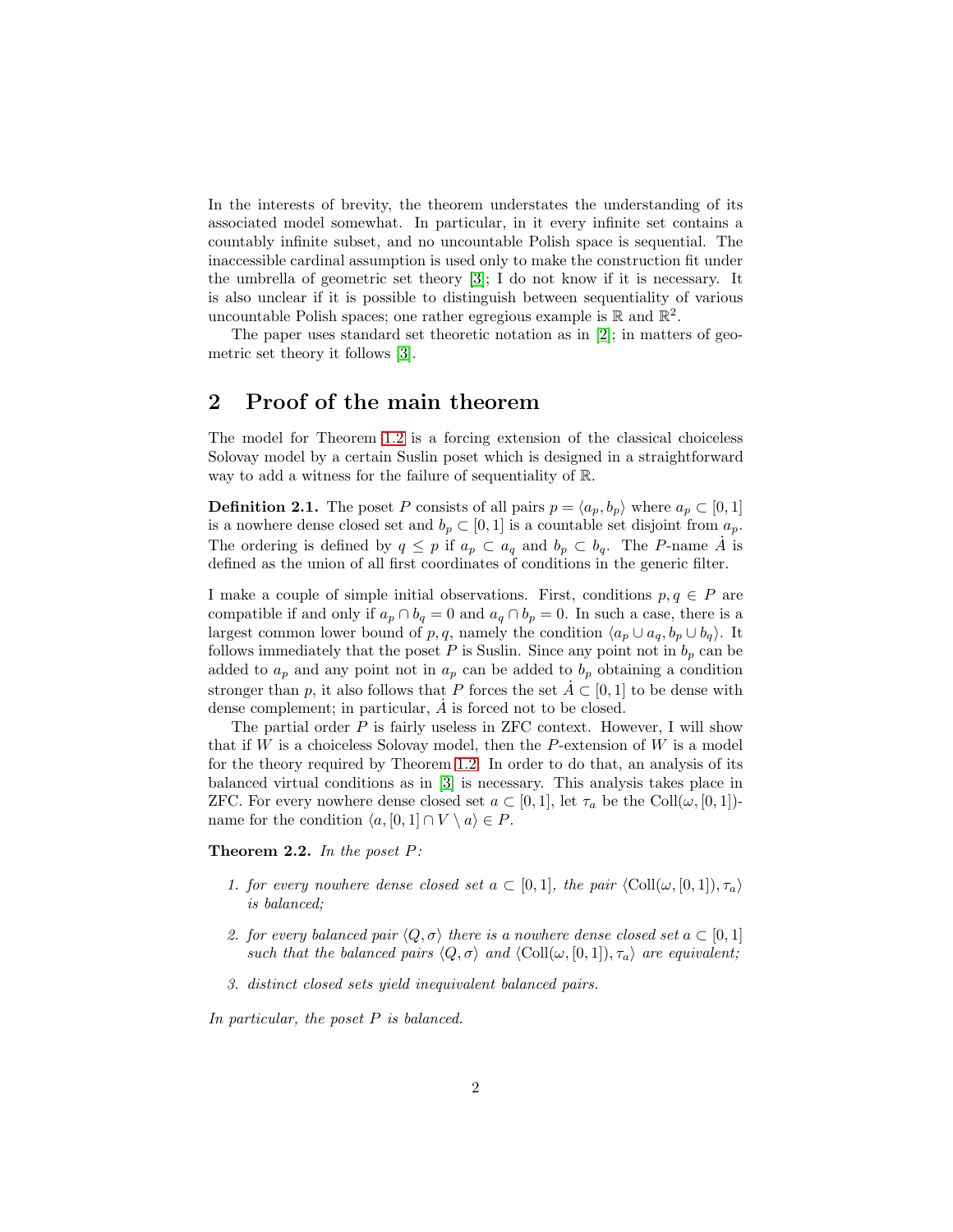*Proof.* For (1), suppose that  $R_0, R_1$  are posets and  $\sigma_0, \sigma_1$  are their respective names for conditions in P which are stronger than  $\langle a, [0, 1] \cap V \setminus a \rangle$ ; I must show that  $R_0 \times R_1 \Vdash \sigma_0, \sigma_1$  are compatible in P. Let  $\sigma_0 = \langle a_0, b_0 \rangle$  and  $\sigma_1 = \langle a_1, b_1 \rangle$ .

**Claim 2.3.**  $R_0 \times R_1 \Vdash \dot{a}_0 \cap \dot{b}_1 = 0$  and  $\dot{a}_1 \cap \dot{b}_0 = 0$ .

*Proof.* I will prove the latter conjunct; the proof of the former is symmetric. Suppose towards a contradiction that  $\theta$  is an  $R_0$ -name for an element of  $b_0$  and  $r_0 \in R_0$ ,  $r_1 \in R_1$  are conditions which force in the product that  $\theta \in \dot{a}_1$  holds. Let M be a countable elementary submodel of a large structure containing  $r_0, \theta$ in particular. Let  $g \,\subset R_0$  be a filter generic over the model M containing the condition  $r_0$  and let  $x = \theta/g$ . Note that  $R_0 \Vdash b_0 \cap a = 0$ ; so, it must be the case that  $x \notin a$ . Now,  $R_1 \Vdash \check{x} \notin \dot{a}_1$ ; so, there has to be a condition  $r'_1 \leq r_1$ and a basic open neighborhood  $O \subset [0,1]$  of x such that  $r'_1 \Vdash \dot{a}_1 \cap O = 0$ . By the genericity of the filter g, there has to be a condition  $r'_0 \leq r_0$  in g such that  $r'_0 \Vdash \theta \in O$ . Then, the condition  $\langle r'_0, r'_1 \rangle$  forces in the product that  $\theta \notin \dot{a}_1$  holds, contradicting the initial assumptions. 口

It follows immediately from the claim that the product forces  $\langle \dot{a}_0 \cup \dot{a}_1, \dot{b}_0 \cup \dot{b}_1 \rangle$ to be a common lower bound of  $\sigma_0, \sigma_1$ . Item (1) follows.

For (2), let  $\theta$  be the Q-name for the first coordinate of  $\sigma$ , and let  $a = \{x \in \mathbb{R}^n : x \in \mathbb{R}^n\}$  $[0, 1]: Q \Vdash \check{x} \in \theta$ . I will show that  $a \subset [0, 1]$  is closed and the balanced pairs  $\langle Q, \sigma \rangle$  and  $\langle \text{Coll}(\omega, [0, 1]), \tau_a \rangle$  are equivalent. It is immediate that  $a \subset [0, 1]$  is closed and nowhere dense, since  $Q \vdash \theta$  is closed and nowhere dense. To conclude the proof, by [\[3,](#page-4-1) Proposition 5.2.6] it is enough to show that  $Q \Vdash a \subset \theta$  and  $([0,1] \cap V \setminus a) \cap \theta = 0$  because then  $\sigma$  and  $\langle a, [0,1] \cap V \setminus a \rangle$  are forced to be compatible conditions in P.

To show that  $Q \Vdash a \subset \theta$  holds, suppose that some condition q forces the contrary. Then there has to be a basic open set  $O \subset [0,1]$  such that  $a \cap O \neq 0$ and  $q \vDash \theta \cap O = 0$ . Pick a point  $x \in a \cap O \cap V$  and use the definition of the set a to conclude that  $Q \Vdash \check{x} \in \theta$ . This immediately contradicts the assumption that  $q \Vdash \theta \cap O = 0$ .

To show that  $Q \Vdash ([0,1] \cap V \backslash a) \cap \theta = 0$  holds, suppose towards a contradiction that there is a point  $x \in V \setminus a$  and a condition  $q_0 \in Q$  forcing  $\check{x} \in \theta$ . By the definition of the set a, there has to be a condition  $q_1 \in Q$  forcing  $\check{x} \notin \theta$ . Let  $H_0, H_1 \subset Q$  be mutually generic filters containing the conditions  $q_0, q_1$ respectively, and let  $p_0 = \sigma/H_0$  and let  $p_1$  be the condition obtained from  $\sigma/H_1$  by adding the point x to its second coordinate. It is clear that  $p_0, p_1$  are conditions incompatible in  $P$  as witnessed by the point  $x$ . This contradicts the initial balance assumption on the pair  $\langle Q, \sigma \rangle$ .

(3) is immediate. To get the last sentence, note that for every condition  $p = \langle a_p, b_p \rangle$ , the pair  $\langle \text{Coll}(\omega, [0, 1]), \tau_a \rangle$  represents a balanced virtual condition stronger than p. □

**Corollary 2.4.** Let W be the choiceless Solovay model. Then  $W \models P \Vdash A \subset \mathbb{R}$ *is sequentially closed.*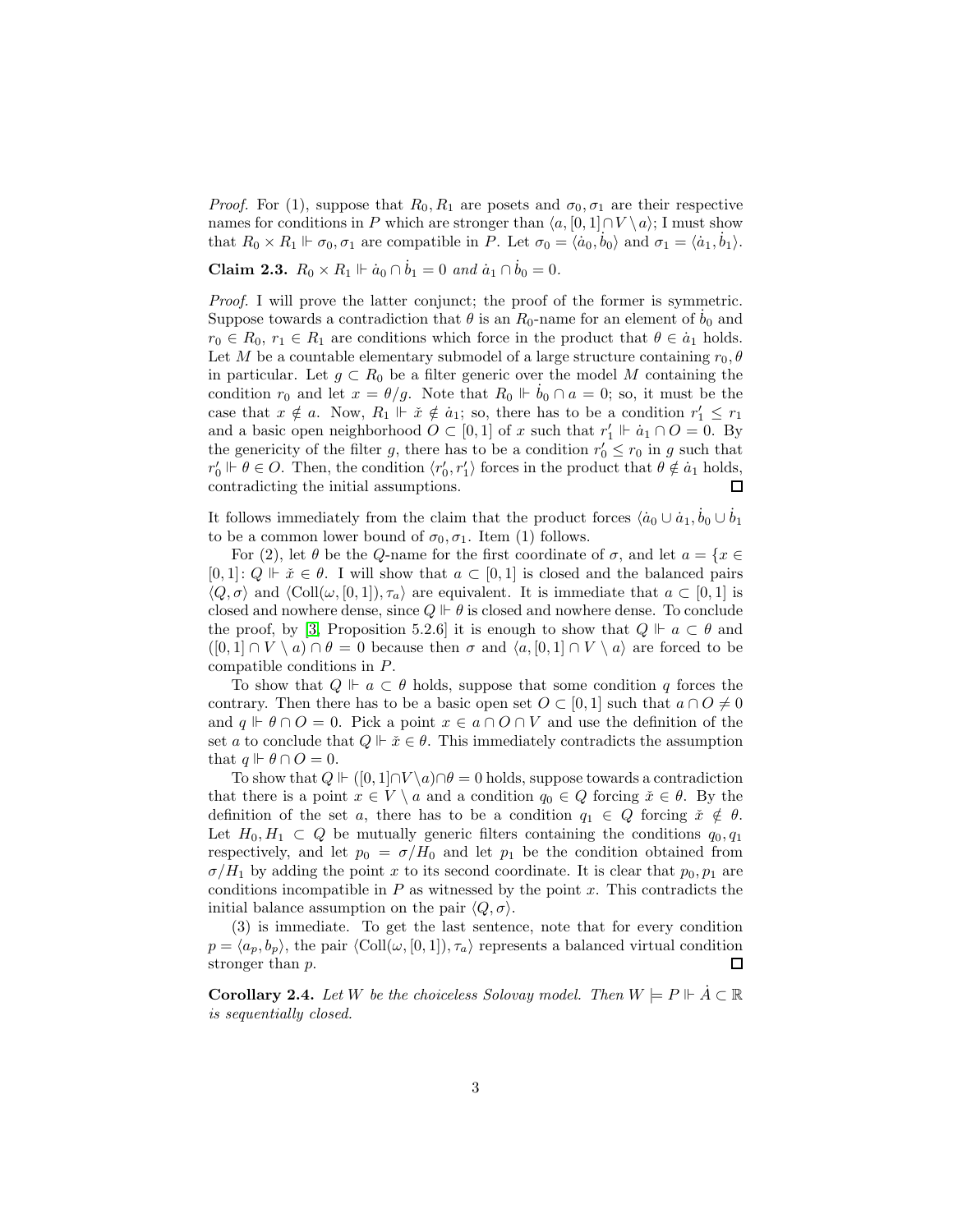*Proof.* Suppose towards a contradiction that this fails. Recall that by [\[3,](#page-4-1) Theorem 9.1.1] and the fact that the poset  $P$  is balanced in ZFC, the  $P$ -extension of the model W contains no new reals and no new  $\omega$ -sequences of reals. Thus, it must be the case that there is a condition  $p \in P$  and an  $\omega$ -sequence x for elements of [0, 1] converging to some y such that  $p \Vdash \text{rng}(\check{x}) \subset \check{A}$  and  $\check{y} \notin \check{A}$ . The contradiction is achieved in two complementary cases. First, assume that  $\text{rng}(x) \subset a_p$ . Then, by the closure of  $a_p$ , it is also true that  $y \in a_p$  and  $p \Vdash \check{y} \in \dot{A}$ , contradicting the original assumptions. Second, assume that  $\text{rng}(x) \setminus a_p$  is nonempty, containing some point z. Consider the condition  $q \leq p$  obtained from p by adding z to its second coordinate. Then  $q \Vdash \text{rng}(\check{x}) \not\subset \check{A}$ , again contradicting the initial assumptions. □

As pointed out above,  $\dot{A}$  is forced to be dense codense in [0, 1], so not closed. Thus, in the P-extension of the choiceless Solovay model,  $\mathbb R$  is not a sequential space. All that remains to be proved is that in that extension, every infinite set of reals contains a countably infinite subset. This is in fact the main contribution of this paper. Theorem [1.2](#page-0-0) is an immediate corollary.

**Theorem 2.5.** Let W be the choiceless Solovay model. Then  $W \models P \Vdash$  every *infinite set of reals has a countably infinite subset.*

*Proof.* Let  $\kappa$  be an inaccessible cardinal, and let W be the choiceless Solovay model derived from  $\kappa$ . Work in the model W. Let  $\tau$  be a P-name for an infinite set of reals, and let  $p \in P$  be a condition. I have to produce an injective function  $\pi: \omega \to \mathbb{R}$  and a strengthening of the condition p which forces  $\text{rng}(\pi) \subset \tau$ . To this end, pick a parameter  $z \in 2^{\omega}$  such that  $\tau, p$  are both definable from z and some additional parameters in the ground model. Let  $V[K]$  be an intermediate generic extension obtained by a poset of cardinality smaller than  $\kappa$  such that  $z \in V[K]$ . Work in  $V[K]$ .

Let  $\bar{p}$  be the balanced virtual condition in P associated with the set  $a_p$ as in Theorem [2.2.](#page-1-0) If in the model W,  $\bar{p} \Vdash \tau \subset V[K]$  holds, then  $\bar{p} \Vdash \tau$  is countable, and the proof is complete. If this fails, then there must be a poset Q of cardinality smaller than  $\kappa$ , a Q-name  $\sigma$  for a condition stronger than  $\bar{p}$  and  $\theta$ and a Q-name  $\theta$  for a real not in  $V[K]$  such that  $Q \Vdash \mathrm{Coll}(\omega, \langle \kappa \rangle \Vdash \sigma \Vdash_P \theta \in \tau$ . Move back to  $W$ .

First, let  $H_{\omega} \subset Q$  be a filter generic over  $V[K]$ . Then, let  $\langle H_n : n \in \omega \rangle$  be a sequence of filters on Q which are pairwise mutually generic over  $V[K][H_{\omega}]$ and such that  $\lim_n H_n = H_\omega$  in the usual topology of  $\mathcal{P}(Q)$ . This means that for every condition  $q \in H_{\omega}$ , for all but finitely many  $n \in \omega$   $q \in H_n$  holds. Write  $p_n = \sigma/H_n$ ,  $p_n = \langle a_n, b_n \rangle$ , and  $x_n = \theta/H_n$  for every index  $n \in \omega$ . It will be enough to show that the points  $x_n$  for  $n \in \omega$  are pairwise distinct and the conditions  $p_n$  for  $n \in \omega$  have a common lower bound in P, because then in the model W, that lower bound forces  $\{x_n\colon n\in\omega\}\subset\tau$  as desired.

First of all, it is clear that the points  $x_n$  for  $n \in \omega$  are pairwise distinct, since if  $n \neq m$  then  $x_n \in V[K][H_n] \setminus V[K]$  and  $x_m \in V[K][H_m] \setminus V[K]$ , and the models  $V[K][H_n], V[K][H_m]$  are mutually generic over  $V[K]$ . To see why the